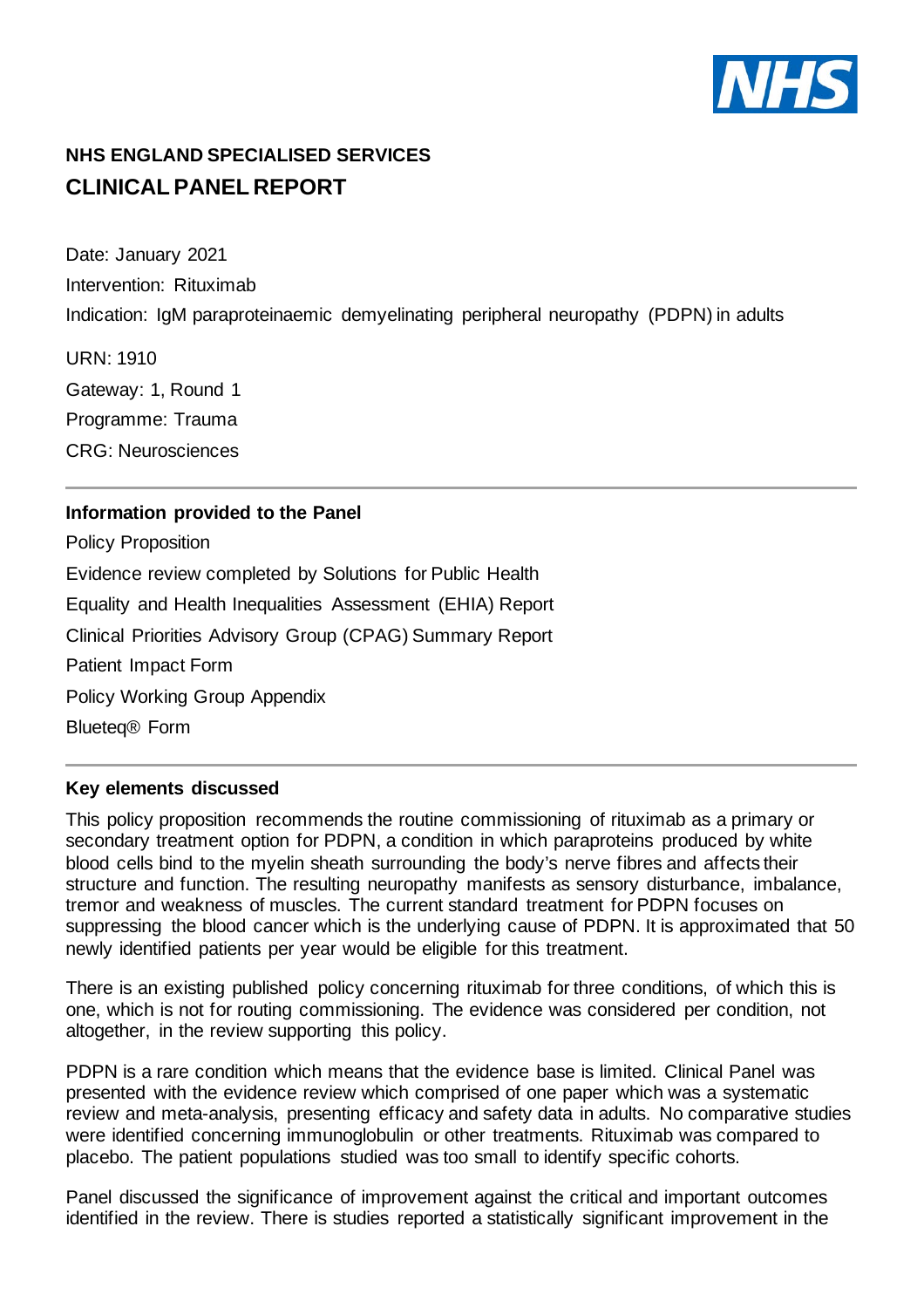critical outcomes of disability, global impression of change and haematological response and the important outcome of quality of life (physical subscale). However, the clinical benefit and meaningfulness of these improvements was not clear and some Panel members were not convinced by the findings. There was no statistically significant difference between rituximab and placebo on the important outcomes of sensory impairment, 10 metre walk test or motor impairment. There was no statistically significant difference between rituximab and placebo for any adverse events or serious adverse events.

No cost-effectiveness reported.

Intravenous immunoglobulin (IVIg) was discussed and the need to reduce usage is important.

Clinical Panel considered the proposition. Comments were made about the flow diagram as it is not currently thought to be clear on the pathway. For patients being treated with IVIg and symptoms not worsening, it is not clear what then happens. The flow chart refers to rituximab if the patient has worsening symptoms with IVIg. If the answer is 'no' it doesn't read as if rituximab necessarily replaces IVIg. It was discussed that if a newly diagnosed patient is prescribed rituximab and is already receiving IVIg, then they would not necessarily stop IVIg – clarity needed to understand if this is an alternative or addition.

Clinical Panel commented that reference to antibodies reacting to myelin-associated glycoprotein (anti-MAG antibodies) does not appear in the existing policy. Panel considered this could demonstrate a more targeted use of rituximab in these patients.

Blueteq® form – no comments received.

Panel decided not to review the EHIA at this point but will when the proposition is resubmitted to a future meeting.

Patient Impact Form – no comments received.

The way the policy proposition is currently written is not clear as to why it is recommended to use rituximab as first line as the outcomes reported are similar. The proposition needs to be strengthened if this remains the recommendation.

### **Recommendation**

Clinical Panel recommends that this proposition is returned to a future meeting once the Policy Working Group has considered feedback and made revisions to the proposition.

### **Why the panel made these recommendations**

The Panel debated the evidence base, understanding the rarity of the condition. Further clarity is needed regarding the positioning of rituximab in the treatment pathway if this is to be considered for a routine commissioning recommendation.

### **Documentation amendments required**

Policy Proposition:

- Clarity needed in the proposition as to why it is recommended to use rituximab as first line as the outcomes reported are similar.
- Page 5 last sentence in the second paragraph the usage of the terms 'sustained and permanent' are considered to be overstated and need to be amended.
- Flowchart of patient pathway Comments were made about the flow diagram as it is not currently thought to be clear on the pathway. For patients being treated with IVIg and symptoms not worsening, it is not clear what then happens. It is also not clear if/when